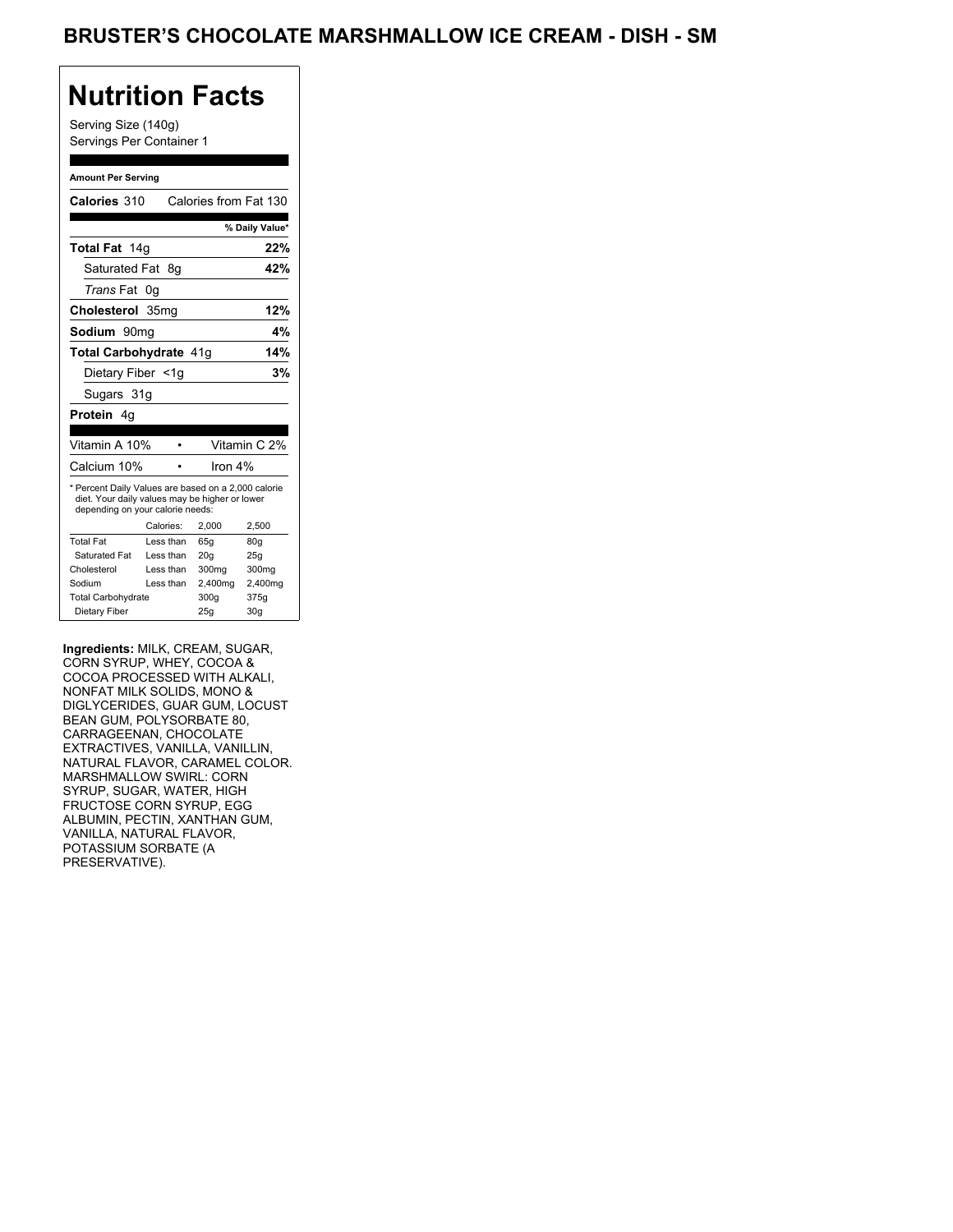Serving Size (210g) Servings Per Container 1

### Amount Per Serving

| Calories 470                                                                                                                              |                  | Calories from Fat 200 |                |
|-------------------------------------------------------------------------------------------------------------------------------------------|------------------|-----------------------|----------------|
|                                                                                                                                           |                  |                       | % Daily Value* |
| Total Fat 22g                                                                                                                             |                  |                       | 33%            |
| Saturated Fat 13g                                                                                                                         |                  |                       | 63%            |
| Trans Fat                                                                                                                                 | 0g               |                       |                |
| Cholesterol                                                                                                                               | 55 <sub>mq</sub> |                       | 18%            |
| Sodium 135mg                                                                                                                              |                  |                       | 6%             |
| Total Carbohydrate 62g                                                                                                                    |                  |                       | 21%            |
| Dietary Fiber <1g                                                                                                                         |                  |                       | 4%             |
| Sugars 46g                                                                                                                                |                  |                       |                |
| Protein<br>6а                                                                                                                             |                  |                       |                |
|                                                                                                                                           |                  |                       |                |
| Vitamin A 15%                                                                                                                             |                  |                       | Vitamin C 4%   |
| Calcium 20%                                                                                                                               |                  | Iron $8%$             |                |
| * Percent Daily Values are based on a 2,000 calorie<br>diet. Your daily values may be higher or lower<br>depending on your calorie needs: |                  |                       |                |
|                                                                                                                                           | Calories:        | 2,000                 | 2.500          |
| <b>Total Fat</b>                                                                                                                          | Less than        | 65q                   | 80q            |
| Saturated Fat                                                                                                                             | Less than        | 20q                   | 25q            |
| Cholesterol                                                                                                                               | Less than        | 300mg                 | 300mg          |
| Sodium                                                                                                                                    | Less than        | 2,400mg               | 2,400mg        |
| <b>Total Carbohydrate</b>                                                                                                                 |                  | 300g                  | 375g           |
|                                                                                                                                           |                  |                       |                |

Ingredients: MILK, CREAM, SUGAR, CORN SYRUP, WHEY, COCOA & COCOA PROCESSED WITH ALKALI, NONFAT MILK SOLIDS, MONO & DIGLYCERIDES, GUAR GUM, LOCUST BEAN GUM, POLYSORBATE 80, CARRAGEENAN, CHOCOLATE EXTRACTIVES, VANILLA, VANILLIN, NATURAL FLAVOR, CARAMEL COLOR. MARSHMALLOW SWIRL: CORN SYRUP, SUGAR, WATER, HIGH FRUCTOSE CORN SYRUP, EGG ALBUMIN, PECTIN, XANTHAN GUM, VANILLA, NATURAL FLAVOR, POTASSIUM SORBATE (A PRESERVATIVE).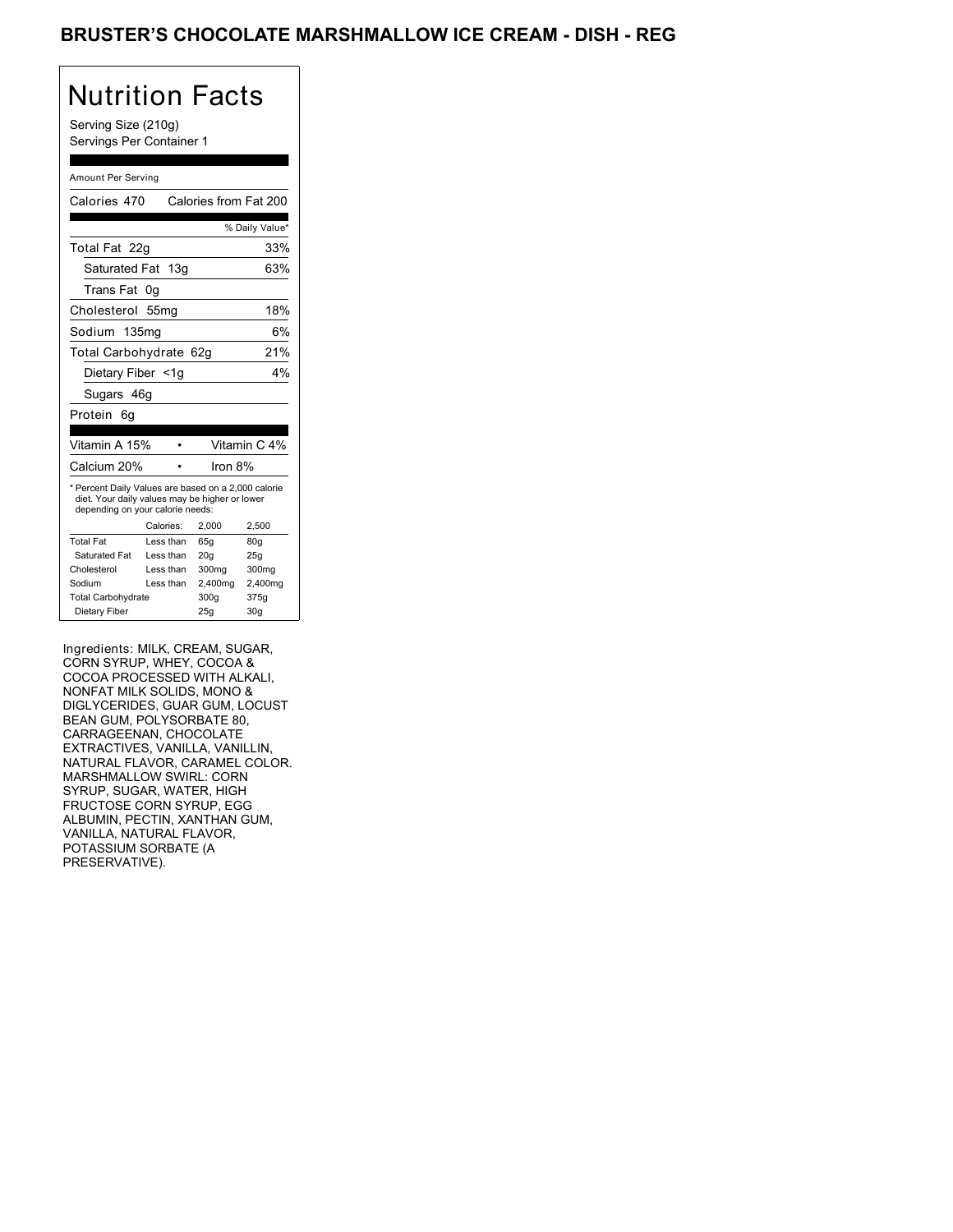Serving Size (280g) Servings Per Container 1

#### Amount Per Serving

| Calories 620                                                                                                                              |           | Calories from Fat 260 |                |
|-------------------------------------------------------------------------------------------------------------------------------------------|-----------|-----------------------|----------------|
|                                                                                                                                           |           |                       | % Daily Value* |
| Total Fat 29q                                                                                                                             |           |                       | 45%            |
| Saturated Fat 17g                                                                                                                         |           |                       | 84%            |
| Trans Fat                                                                                                                                 | 0g        |                       |                |
| Cholesterol 70mg                                                                                                                          |           |                       | 24%            |
| Sodium 180mg                                                                                                                              |           |                       | 8%             |
| Total Carbohydrate 83g                                                                                                                    |           |                       | 28%            |
| Dietary Fiber 1g                                                                                                                          |           |                       | 5%             |
| Sugars 61g                                                                                                                                |           |                       |                |
| Protein 7g                                                                                                                                |           |                       |                |
|                                                                                                                                           |           |                       |                |
|                                                                                                                                           |           |                       |                |
| Vitamin A 20%                                                                                                                             |           |                       | Vitamin C 4%   |
| Calcium 25%                                                                                                                               |           | Iron 10%              |                |
| * Percent Daily Values are based on a 2,000 calorie<br>diet. Your daily values may be higher or lower<br>depending on your calorie needs: |           |                       |                |
|                                                                                                                                           | Calories: | 2,000                 | 2,500          |
| <b>Total Fat</b>                                                                                                                          | Less than | 65q                   | 80q            |
| Saturated Fat                                                                                                                             | Less than | 20 <sub>g</sub>       | 25g            |
| Cholesterol                                                                                                                               | Less than | 300 <sub>mq</sub>     | 300mg          |
| Sodium                                                                                                                                    | Less than | 2,400mg               | 2,400mg        |
| <b>Total Carbohydrate</b>                                                                                                                 |           | 300q                  | 375g           |

Ingredients: MILK, CREAM, SUGAR, CORN SYRUP, WHEY, COCOA & COCOA PROCESSED WITH ALKALI, NONFAT MILK SOLIDS, MONO & DIGLYCERIDES, GUAR GUM, LOCUST BEAN GUM, POLYSORBATE 80, CARRAGEENAN, CHOCOLATE EXTRACTIVES, VANILLA, VANILLIN, NATURAL FLAVOR, CARAMEL COLOR. MARSHMALLOW SWIRL: CORN SYRUP, SUGAR, WATER, HIGH FRUCTOSE CORN SYRUP, EGG ALBUMIN, PECTIN, XANTHAN GUM, VANILLA, NATURAL FLAVOR, POTASSIUM SORBATE (A PRESERVATIVE).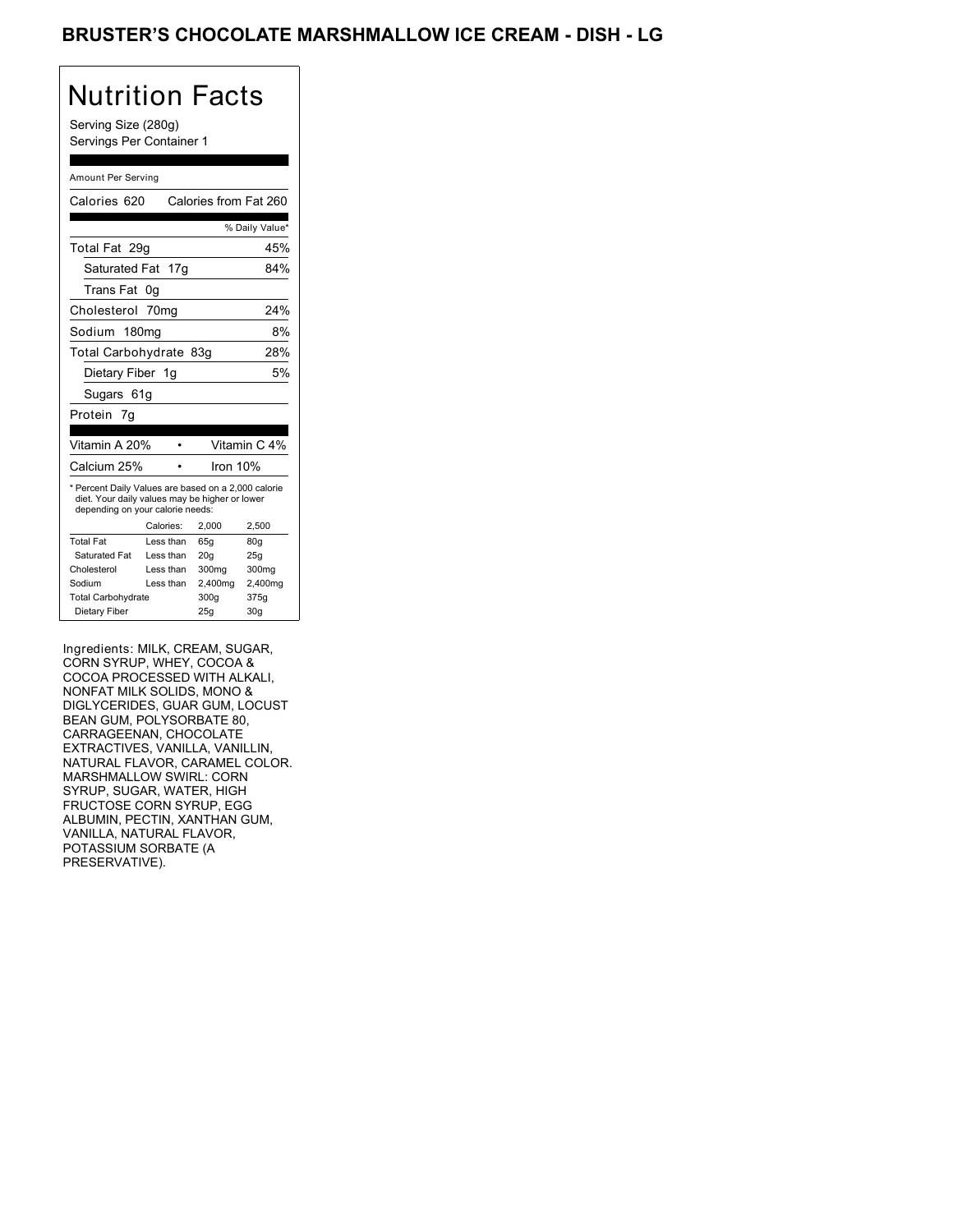Serving Size (153g) Servings Per Container 1

### Amount Per Serving

| Calories 360           | Calories from Fat 130                               |
|------------------------|-----------------------------------------------------|
|                        | % Daily Value*                                      |
| Total Fat 15g          | 23%                                                 |
| Saturated Fat 8q       | 42%                                                 |
| Trans Fat 0q           |                                                     |
| Cholesterol 35mg       | 12%                                                 |
| Sodium 110mg           | 5%                                                  |
| Total Carbohydrate 53g | 18%                                                 |
| Dietary Fiber <1g      | 3%                                                  |
| Sugars 34g             |                                                     |
| Protein 4q             |                                                     |
|                        | Vitamin C 2%                                        |
| Vitamin A 10%          |                                                     |
| Calcium 15%            | Iron 6%                                             |
| diet.                  | * Percent Daily Values are based on a 2,000 calorie |

Ingredients: MILK, CREAM, SUGAR, CORN SYRUP, WHEY, COCOA & COCOA PROCESSED WITH ALKALI, NONFAT MILK SOLIDS, MONO & DIGLYCERIDES, GUAR GUM, LOCUST BEAN GUM, POLYSORBATE 80, CARRAGEENAN, CHOCOLATE EXTRACTIVES, VANILLA, VANILLIN, NATURAL FLAVOR, CARAMEL COLOR. MARSHMALLOW SWIRL: CORN SYRUP, SUGAR, WATER, HIGH FRUCTOSE CORN SYRUP, EGG ALBUMIN, PECTIN, XANTHAN GUM, VANILLA, NATURAL FLAVOR, POTASSIUM SORBATE (A PRESERVATIVE). SUGAR CONE: ENRICHED WHEAT FLOUR (ENRICHED WITH NIACIN, REDUCED IRON, THIAMIN MONONITRATE, RIBOFLAVIN, FOLIC ACID), TAPIOCA FLOUR, SUGAR, VEGETABLE SHORTENING (SOYBEAN AND/OR CANOLA OIL, MODIFIED PALM OIL, SOY LECITHIN, AND/OR PARTIALLY HYDROGENATED SOYBEAN OIL), OAT FIBER AND/OR VEGETABLE FIBER, SALT, CARAMEL COLOR, ARTIFICIAL FLAVOR, SOY LECITHIN.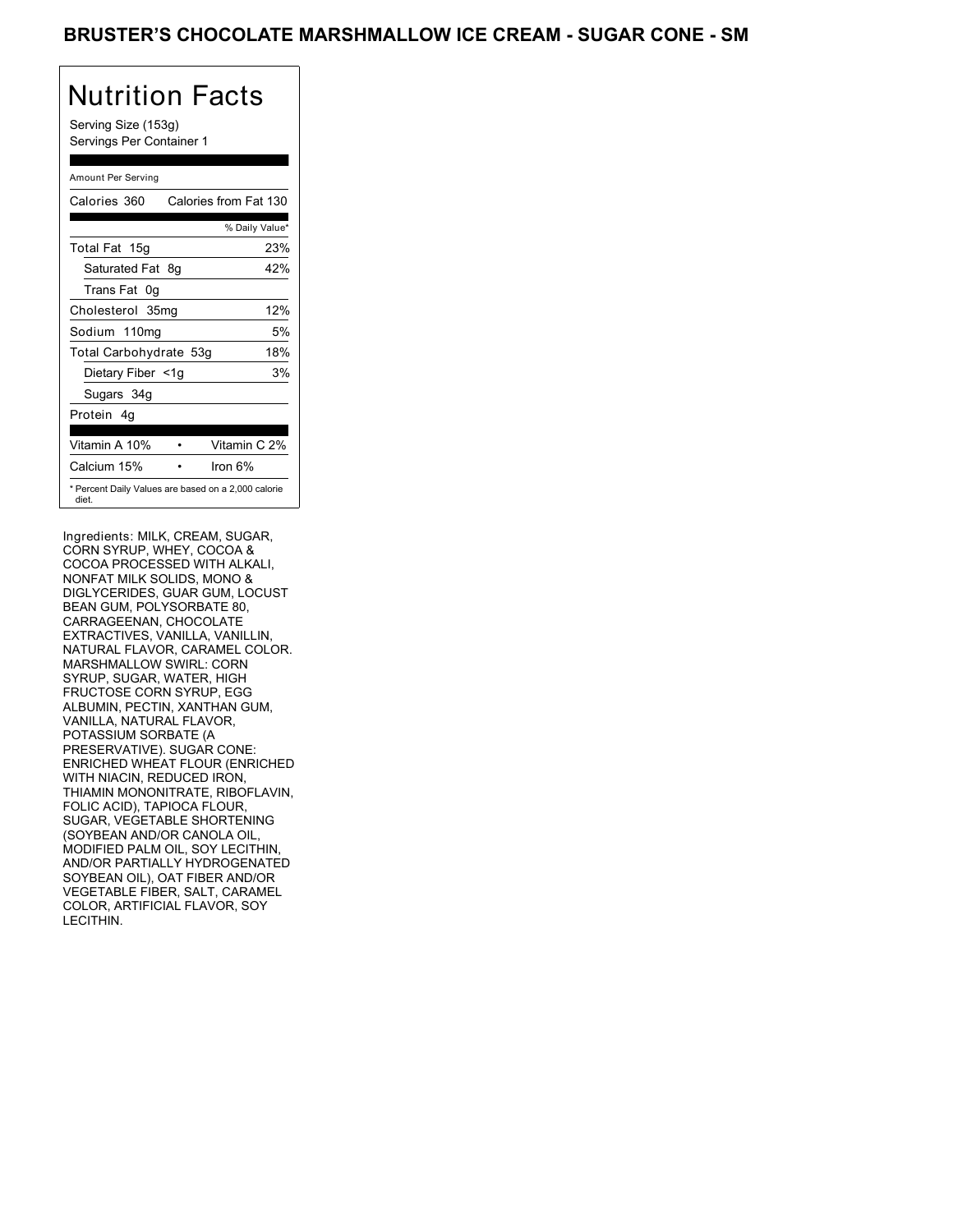Serving Size (223g) Servings Per Container 1

### Amount Per Serving

| Calories 520           | Calories from Fat 200                               |
|------------------------|-----------------------------------------------------|
|                        | % Daily Value*                                      |
| Total Fat 22g          | 34%                                                 |
| Saturated Fat 13g      | 63%                                                 |
| Trans Fat 0q           |                                                     |
| Cholesterol 55mg       | 18%                                                 |
| Sodium 160mg           | 6%                                                  |
| Total Carbohydrate 74g | 25%                                                 |
| Dietary Fiber <1g      | $4\%$                                               |
| Sugars 49g             |                                                     |
| Protein 6q             |                                                     |
| Vitamin A 15%          | Vitamin C 4%                                        |
| Calcium 20%            | Iron $10%$                                          |
| diet.                  | * Percent Daily Values are based on a 2,000 calorie |

Ingredients: MILK, CREAM, SUGAR, CORN SYRUP, WHEY, COCOA & COCOA PROCESSED WITH ALKALI, NONFAT MILK SOLIDS, MONO & DIGLYCERIDES, GUAR GUM, LOCUST BEAN GUM, POLYSORBATE 80, CARRAGEENAN, CHOCOLATE EXTRACTIVES, VANILLA, VANILLIN, NATURAL FLAVOR, CARAMEL COLOR. MARSHMALLOW SWIRL: CORN SYRUP, SUGAR, WATER, HIGH FRUCTOSE CORN SYRUP, EGG ALBUMIN, PECTIN, XANTHAN GUM, VANILLA, NATURAL FLAVOR, POTASSIUM SORBATE (A PRESERVATIVE). SUGAR CONE: ENRICHED WHEAT FLOUR (ENRICHED WITH NIACIN, REDUCED IRON, THIAMIN MONONITRATE, RIBOFLAVIN, FOLIC ACID), TAPIOCA FLOUR, SUGAR, VEGETABLE SHORTENING (SOYBEAN AND/OR CANOLA OIL, MODIFIED PALM OIL, SOY LECITHIN, AND/OR PARTIALLY HYDROGENATED SOYBEAN OIL), OAT FIBER AND/OR VEGETABLE FIBER, SALT, CARAMEL COLOR, ARTIFICIAL FLAVOR, SOY LECITHIN.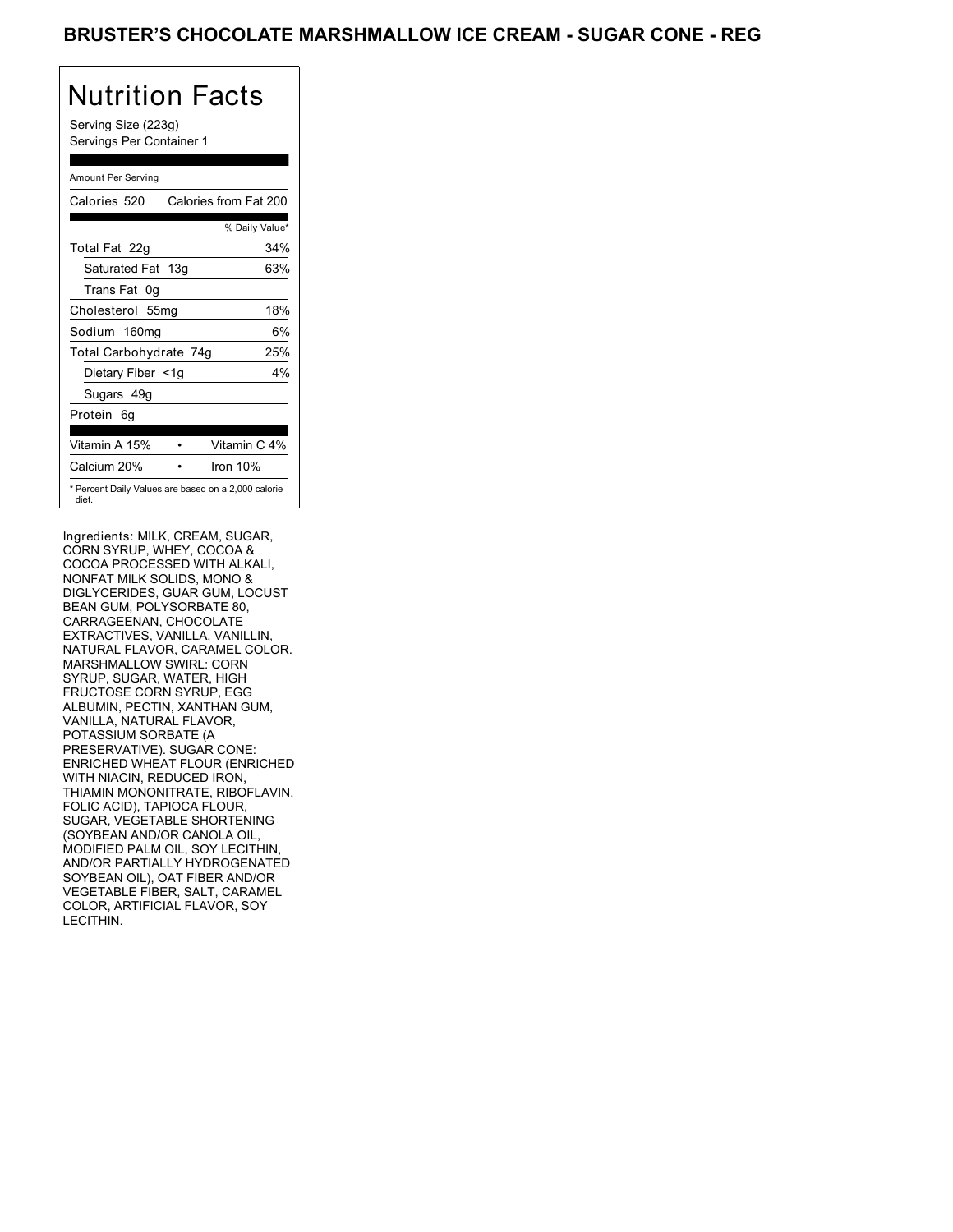Serving Size (293g) Servings Per Container 1

### Amount Per Serving

| Calories 670                                                 |  | Calories from Fat 260 |
|--------------------------------------------------------------|--|-----------------------|
|                                                              |  | % Daily Value*        |
| Total Fat 29q                                                |  | 45%                   |
| Saturated Fat 17g                                            |  | 84%                   |
| Trans Fat 0q                                                 |  |                       |
| Cholesterol 70mg                                             |  | 24%                   |
| Sodium 200mg                                                 |  | 8%                    |
| Total Carbohydrate 95g                                       |  | 32%                   |
| Dietary Fiber 1g                                             |  | 5%                    |
| Sugars 64g                                                   |  |                       |
| Protein 8q                                                   |  |                       |
| Vitamin A 20%                                                |  | Vitamin C 4%          |
| Calcium 25%                                                  |  | Iron $10%$            |
| * Percent Daily Values are based on a 2,000 calorie<br>diet. |  |                       |

Ingredients: MILK, CREAM, SUGAR, CORN SYRUP, WHEY, COCOA & COCOA PROCESSED WITH ALKALI, NONFAT MILK SOLIDS, MONO & DIGLYCERIDES, GUAR GUM, LOCUST BEAN GUM, POLYSORBATE 80, CARRAGEENAN, CHOCOLATE EXTRACTIVES, VANILLA, VANILLIN, NATURAL FLAVOR, CARAMEL COLOR. MARSHMALLOW SWIRL: CORN SYRUP, SUGAR, WATER, HIGH FRUCTOSE CORN SYRUP, EGG ALBUMIN, PECTIN, XANTHAN GUM, VANILLA, NATURAL FLAVOR, POTASSIUM SORBATE (A PRESERVATIVE). SUGAR CONE: ENRICHED WHEAT FLOUR (ENRICHED WITH NIACIN, REDUCED IRON, THIAMIN MONONITRATE, RIBOFLAVIN, FOLIC ACID), TAPIOCA FLOUR, SUGAR, VEGETABLE SHORTENING (SOYBEAN AND/OR CANOLA OIL, MODIFIED PALM OIL, SOY LECITHIN, AND/OR PARTIALLY HYDROGENATED SOYBEAN OIL), OAT FIBER AND/OR VEGETABLE FIBER, SALT, CARAMEL COLOR, ARTIFICIAL FLAVOR, SOY LECITHIN.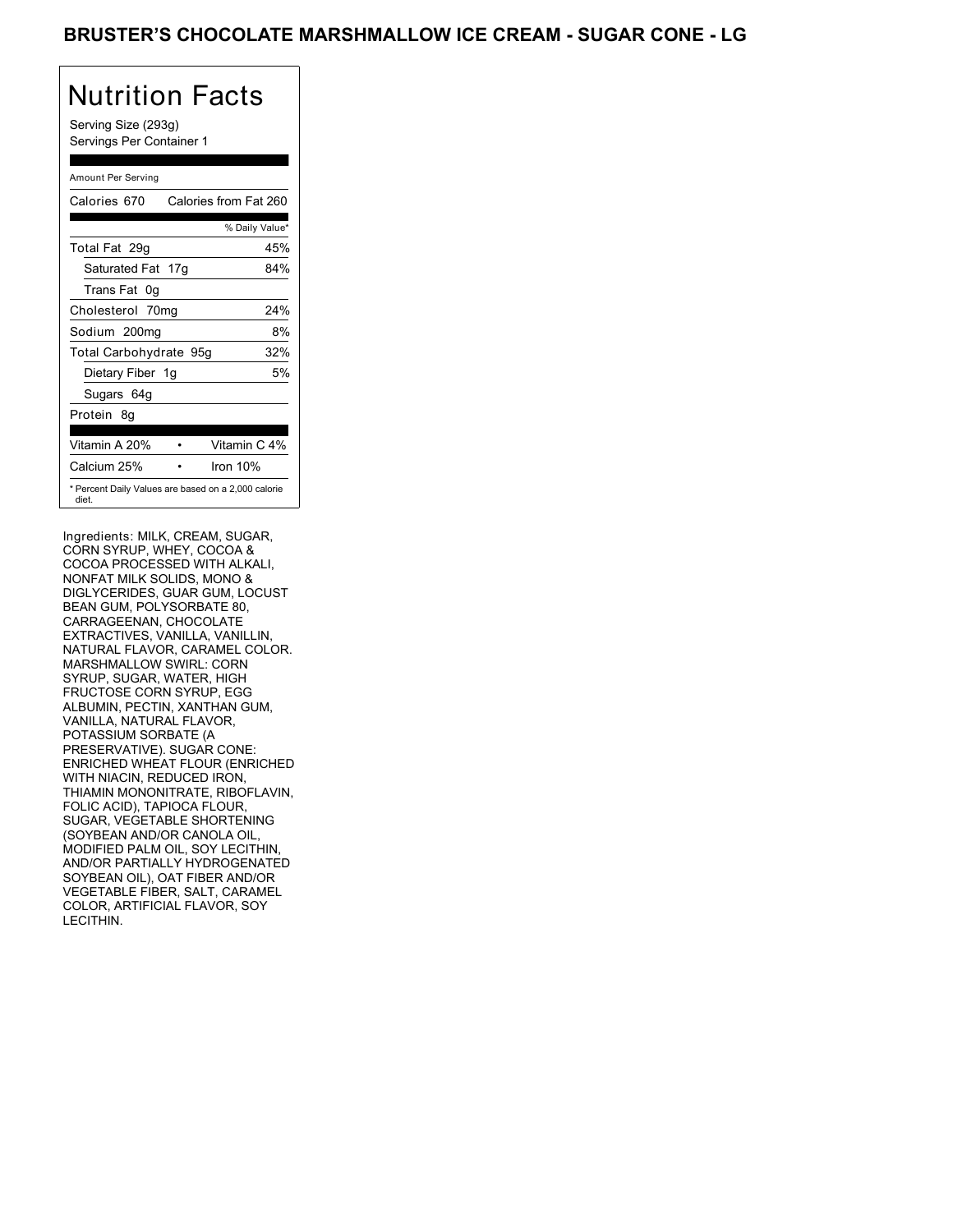Serving Size (146g) Servings Per Container 1

### Amount Per Serving

| Calories 330           | Calories from Fat 130                               |
|------------------------|-----------------------------------------------------|
|                        | % Daily Value*                                      |
| Total Fat 15g          | 22%                                                 |
| Saturated Fat 8g       | 42%                                                 |
| Trans Fat 0q           |                                                     |
| Cholesterol 35mg       | 12%                                                 |
| Sodium 100mg           | $4\%$                                               |
| Total Carbohydrate 46g | 15%                                                 |
| Dietary Fiber <1g      | 3%                                                  |
| Sugars 31g             |                                                     |
| Protein 4q             |                                                     |
| Vitamin A 10%          | Vitamin C 2%                                        |
| Calcium 10%            | Iron $6\%$                                          |
| diet.                  | * Percent Daily Values are based on a 2,000 calorie |

Ingredients: MILK, CREAM, SUGAR, CORN SYRUP, WHEY, COCOA & COCOA PROCESSED WITH ALKALI, NONFAT MILK SOLIDS, MONO & DIGLYCERIDES, GUAR GUM, LOCUST BEAN GUM, POLYSORBATE 80, CARRAGEENAN, CHOCOLATE EXTRACTIVES, VANILLA, VANILLIN, NATURAL FLAVOR, CARAMEL COLOR. MARSHMALLOW SWIRL: CORN SYRUP, SUGAR, WATER, HIGH FRUCTOSE CORN SYRUP, EGG ALBUMIN, PECTIN, XANTHAN GUM, VANILLA, NATURAL FLAVOR, POTASSIUM SORBATE (A PRESERVATIVE). CAKE CONE: ENRICHED WHEAT FLOUR (ENRICHED WITH NIACIN, REDUCED IRON, THIAMIN MONONITRATE, RIBOFLAVIN, FOLIC ACID), TAPIOCA FLOUR, SUGAR, VEGETABLE OIL SHORTENING (SOYBEAN AND/OR CANOLA OIL, MODIFIED PALM OIL, SOY LECITHIN, AND/OR PARTIALLY HYDROGENATED SOYBEAN OIL), LEAVENING (SODIUM BICARBONATE, AMMONIUM BICARBONATE), SALT, NATURAL FLAVOR, ANNATTO (VEGETABLE COLOR).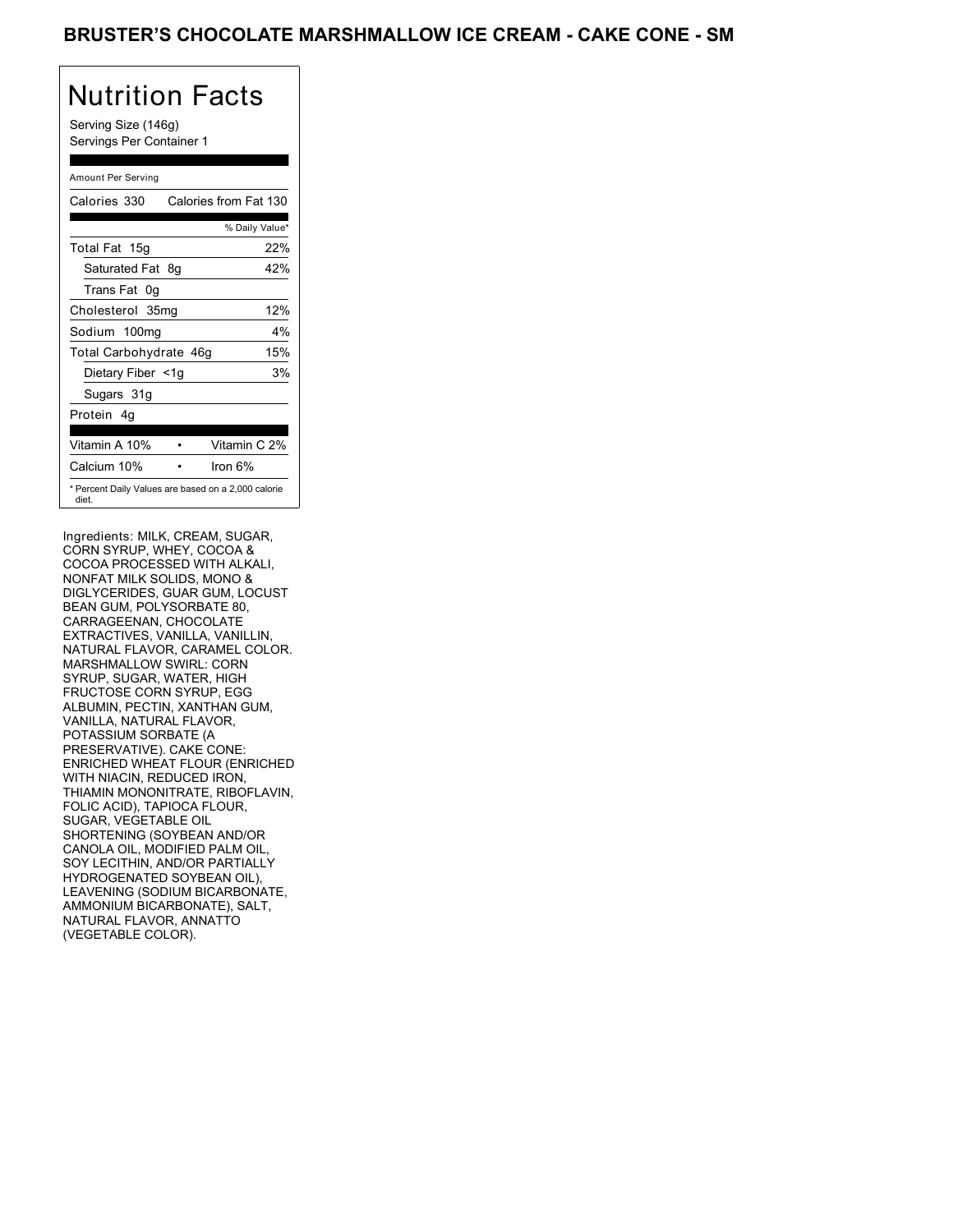Serving Size (216g) Servings Per Container 1

### Amount Per Serving

| Calories 490           | Calories from Fat 200                               |
|------------------------|-----------------------------------------------------|
|                        | % Daily Value*                                      |
| Total Fat 22g          | 34%                                                 |
| Saturated Fat 13g      | 63%                                                 |
| Trans Fat 0q           |                                                     |
| Cholesterol 55mg       | 18%                                                 |
| Sodium 150mg           | 6%                                                  |
| Total Carbohydrate 67g | 22%                                                 |
| Dietary Fiber <1g      | 4%                                                  |
| Sugars 46g             |                                                     |
| Protein 6q             |                                                     |
|                        |                                                     |
| Vitamin A 15%          | Vitamin C 4%                                        |
| Calcium 20%            | Iron $10%$                                          |
| diet.                  | * Percent Daily Values are based on a 2,000 calorie |

Ingredients: MILK, CREAM, SUGAR, CORN SYRUP, WHEY, COCOA & COCOA PROCESSED WITH ALKALI, NONFAT MILK SOLIDS, MONO & DIGLYCERIDES, GUAR GUM, LOCUST BEAN GUM, POLYSORBATE 80, CARRAGEENAN, CHOCOLATE EXTRACTIVES, VANILLA, VANILLIN, NATURAL FLAVOR, CARAMEL COLOR. MARSHMALLOW SWIRL: CORN SYRUP, SUGAR, WATER, HIGH FRUCTOSE CORN SYRUP, EGG ALBUMIN, PECTIN, XANTHAN GUM, VANILLA, NATURAL FLAVOR, POTASSIUM SORBATE (A PRESERVATIVE). CAKE CONE: ENRICHED WHEAT FLOUR (ENRICHED WITH NIACIN, REDUCED IRON, THIAMIN MONONITRATE, RIBOFLAVIN, FOLIC ACID), TAPIOCA FLOUR, SUGAR, VEGETABLE OIL SHORTENING (SOYBEAN AND/OR CANOLA OIL, MODIFIED PALM OIL, SOY LECITHIN, AND/OR PARTIALLY HYDROGENATED SOYBEAN OIL), LEAVENING (SODIUM BICARBONATE, AMMONIUM BICARBONATE), SALT, NATURAL FLAVOR, ANNATTO (VEGETABLE COLOR).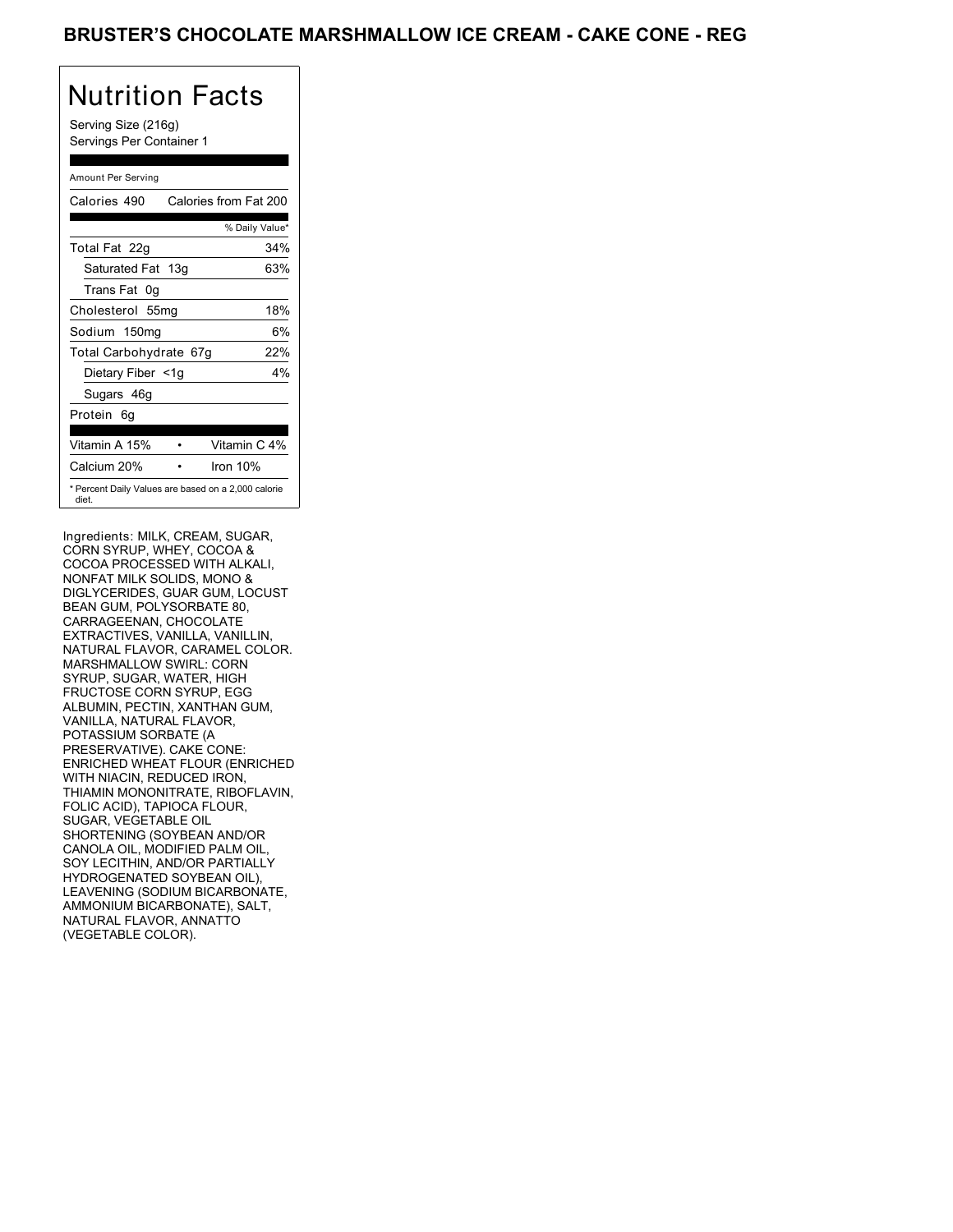Serving Size (286g) Servings Per Container 1

### Amount Per Serving

| Calories 650                                                 | Calories from Fat 260 |
|--------------------------------------------------------------|-----------------------|
|                                                              | % Daily Value*        |
| Total Fat 29q                                                | 45%                   |
| Saturated Fat 17g                                            | 84%                   |
| Trans Fat 0q                                                 |                       |
| Cholesterol 70mg                                             | 24%                   |
| Sodium 190mg                                                 | 8%                    |
| Total Carbohydrate 88g                                       | 29%                   |
| Dietary Fiber 1g                                             | 5%                    |
| Sugars 62g                                                   |                       |
| Protein 8q                                                   |                       |
| Vitamin A 20%                                                | Vitamin C 4%          |
| Calcium 25%                                                  | Iron $10%$            |
| * Percent Daily Values are based on a 2,000 calorie<br>diet. |                       |

Ingredients: MILK, CREAM, SUGAR, CORN SYRUP, WHEY, COCOA & COCOA PROCESSED WITH ALKALI, NONFAT MILK SOLIDS, MONO & DIGLYCERIDES, GUAR GUM, LOCUST BEAN GUM, POLYSORBATE 80, CARRAGEENAN, CHOCOLATE EXTRACTIVES, VANILLA, VANILLIN, NATURAL FLAVOR, CARAMEL COLOR. MARSHMALLOW SWIRL: CORN SYRUP, SUGAR, WATER, HIGH FRUCTOSE CORN SYRUP, EGG ALBUMIN, PECTIN, XANTHAN GUM, VANILLA, NATURAL FLAVOR, POTASSIUM SORBATE (A PRESERVATIVE). CAKE CONE: ENRICHED WHEAT FLOUR (ENRICHED WITH NIACIN, REDUCED IRON, THIAMIN MONONITRATE, RIBOFLAVIN, FOLIC ACID), TAPIOCA FLOUR, SUGAR, VEGETABLE OIL SHORTENING (SOYBEAN AND/OR CANOLA OIL, MODIFIED PALM OIL, SOY LECITHIN, AND/OR PARTIALLY HYDROGENATED SOYBEAN OIL), LEAVENING (SODIUM BICARBONATE, AMMONIUM BICARBONATE), SALT, NATURAL FLAVOR, ANNATTO (VEGETABLE COLOR).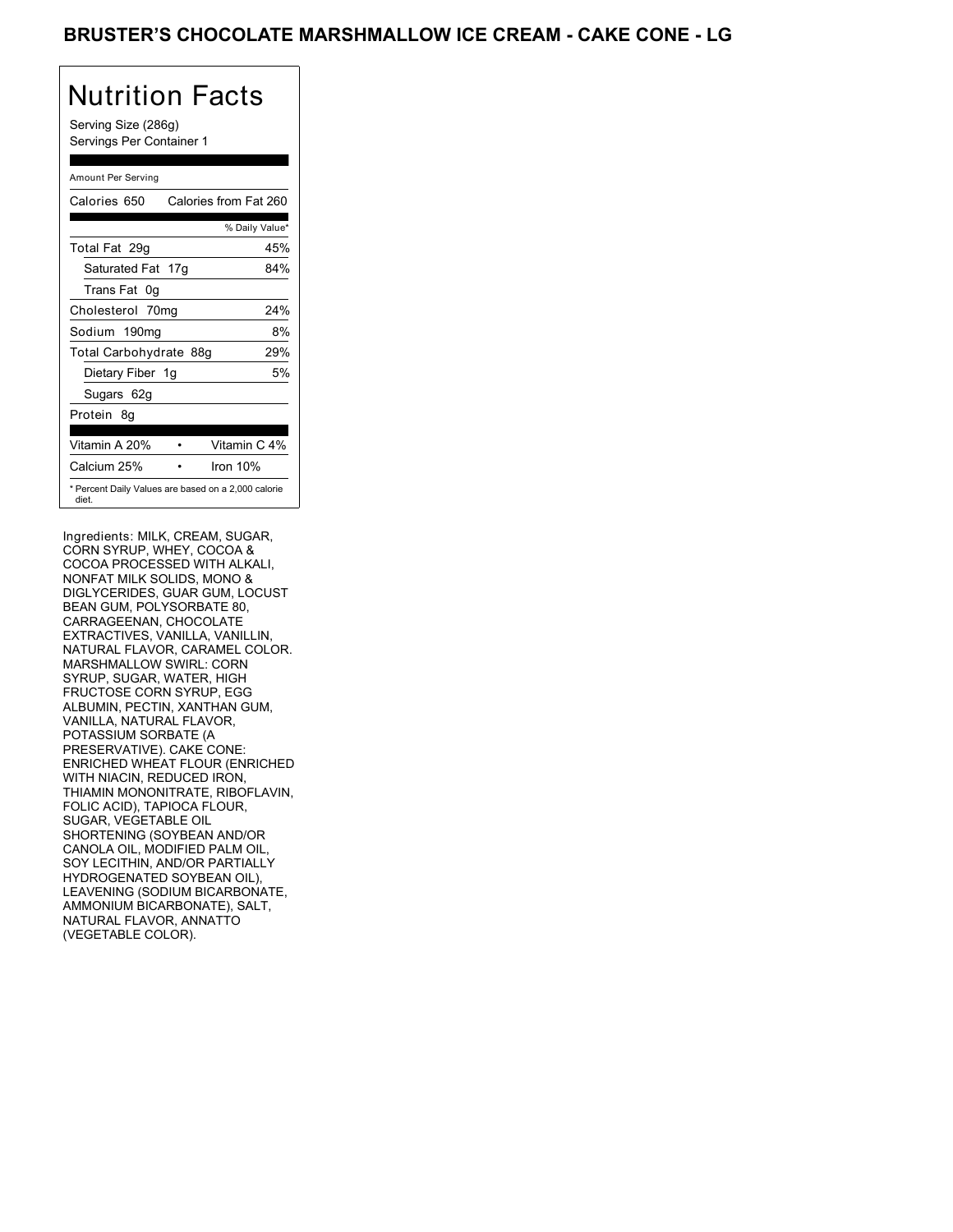Serving Size (170g) Servings Per Container 1

### Amount Per Serving

| Calories 440           | Calories from Fat 160                               |
|------------------------|-----------------------------------------------------|
|                        | % Daily Value*                                      |
| Total Fat 18g          | 27%                                                 |
| Saturated Fat 9q       | 46%                                                 |
| Trans Fat 0q           |                                                     |
| Cholesterol 45mg       | 15%                                                 |
| Sodium 90mq            | $4\%$                                               |
| Total Carbohydrate 64g | 21%                                                 |
| Dietary Fiber <1g      | 3%                                                  |
| Sugars 41g             |                                                     |
| Protein 5q             |                                                     |
| Vitamin A 10%          | Vitamin C 2%                                        |
| Calcium 10%            | Iron $8\%$                                          |
| diet.                  | * Percent Daily Values are based on a 2,000 calorie |

Ingredients: MILK, CREAM, SUGAR, CORN SYRUP, WHEY, COCOA & COCOA PROCESSED WITH ALKALI, NONFAT MILK SOLIDS, MONO & DIGLYCERIDES, GUAR GUM, LOCUST BEAN GUM, POLYSORBATE 80, CARRAGEENAN, CHOCOLATE EXTRACTIVES, VANILLA, VANILLIN, NATURAL FLAVOR, CARAMEL COLOR. MARSHMALLOW SWIRL: CORN SYRUP, SUGAR, WATER, HIGH FRUCTOSE CORN SYRUP, EGG ALBUMIN, PECTIN, XANTHAN GUM, VANILLA, NATURAL FLAVOR, POTASSIUM SORBATE (A PRESERVATIVE). WAFFLE CONE: ENRICHED BLEACHED WHEAT FLOUR (ENRICHED WITH NIACIN, REDUCED IRON, THIAMIN MONONITRATE, RIBOFLAVIN, FOLIC ACID), SUGAR, VEGETABLE SHORTENING (PARTIALLY HYDROGENATED SOYBEAN AND COTTONSEED OILS), WHOLE EGG, ARTIFICIAL FLAVOR (INCLUDING MALTODEXTRIN, MODIFIED CORNSTARCH, BUTTER, BUTTERMILK), DEXTROSE, SOY LECITHIN, ARTIFICIAL VANILLA FLAVOR.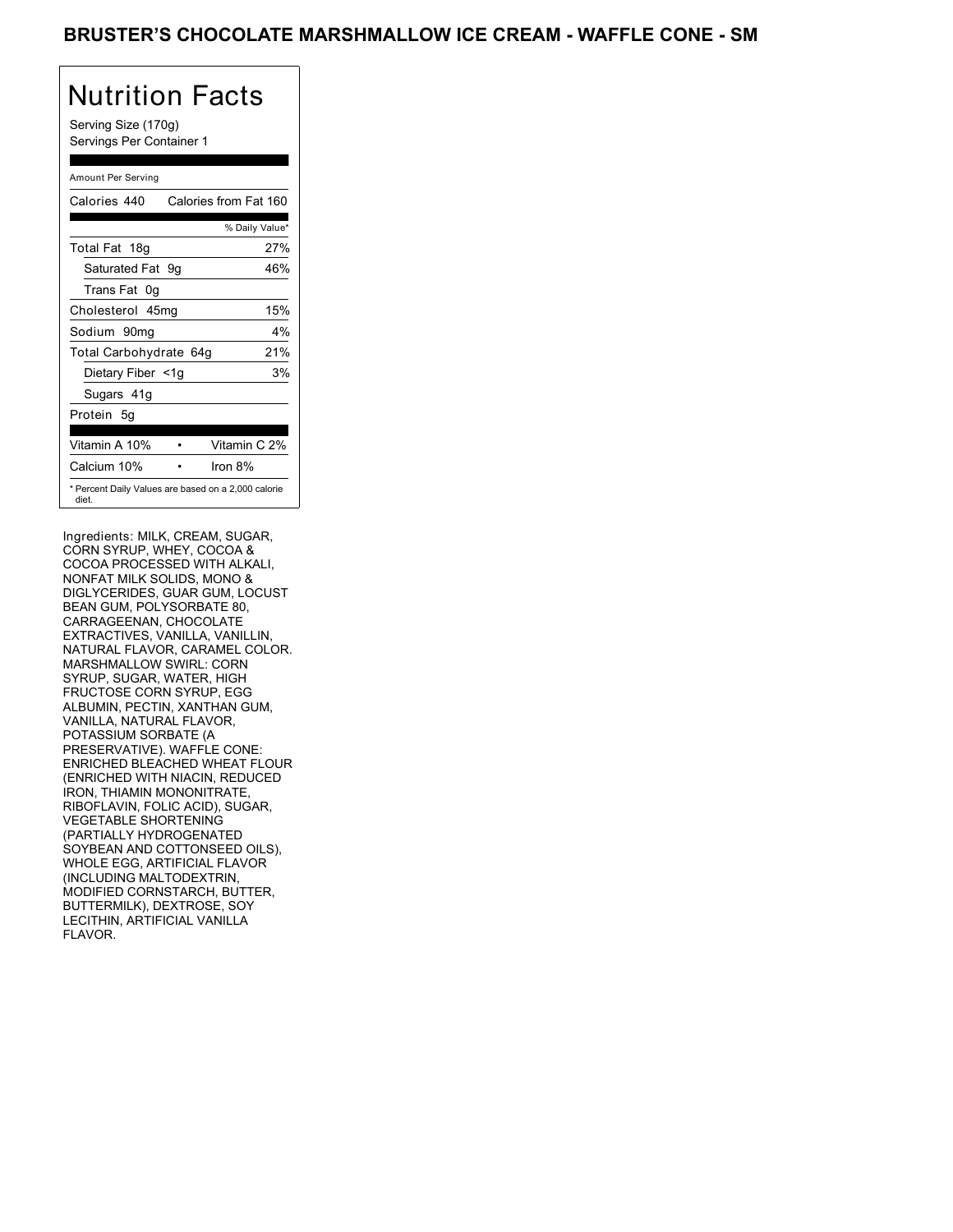Serving Size (240g) Servings Per Container 1

### Amount Per Serving

| Calories 590                                                 | Calories from Fat 220 |
|--------------------------------------------------------------|-----------------------|
|                                                              | % Daily Value*        |
| Total Fat 25g                                                | 38%                   |
| Saturated Fat 13g                                            | 67%                   |
| Trans Fat 0q                                                 |                       |
| Cholesterol 60mg                                             | 21%                   |
| Sodium 135mg                                                 | 6%                    |
| Total Carbohydrate 85g                                       | 28%                   |
| Dietary Fiber <1g                                            | $4\%$                 |
| Sugars 56g                                                   |                       |
| Protein 7q                                                   |                       |
| Vitamin A 15%                                                | Vitamin C 4%          |
| Calcium 20%                                                  | Iron $10%$            |
| * Percent Daily Values are based on a 2,000 calorie<br>diet. |                       |

Ingredients: MILK, CREAM, SUGAR, CORN SYRUP, WHEY, COCOA & COCOA PROCESSED WITH ALKALI, NONFAT MILK SOLIDS, MONO & DIGLYCERIDES, GUAR GUM, LOCUST BEAN GUM, POLYSORBATE 80, CARRAGEENAN, CHOCOLATE EXTRACTIVES, VANILLA, VANILLIN, NATURAL FLAVOR, CARAMEL COLOR. MARSHMALLOW SWIRL: CORN SYRUP, SUGAR, WATER, HIGH FRUCTOSE CORN SYRUP, EGG ALBUMIN, PECTIN, XANTHAN GUM, VANILLA, NATURAL FLAVOR, POTASSIUM SORBATE (A PRESERVATIVE). WAFFLE CONE: ENRICHED BLEACHED WHEAT FLOUR (ENRICHED WITH NIACIN, REDUCED IRON, THIAMIN MONONITRATE, RIBOFLAVIN, FOLIC ACID), SUGAR, VEGETABLE SHORTENING (PARTIALLY HYDROGENATED SOYBEAN AND COTTONSEED OILS), WHOLE EGG, ARTIFICIAL FLAVOR (INCLUDING MALTODEXTRIN, MODIFIED CORNSTARCH, BUTTER, BUTTERMILK), DEXTROSE, SOY LECITHIN, ARTIFICIAL VANILLA FLAVOR.